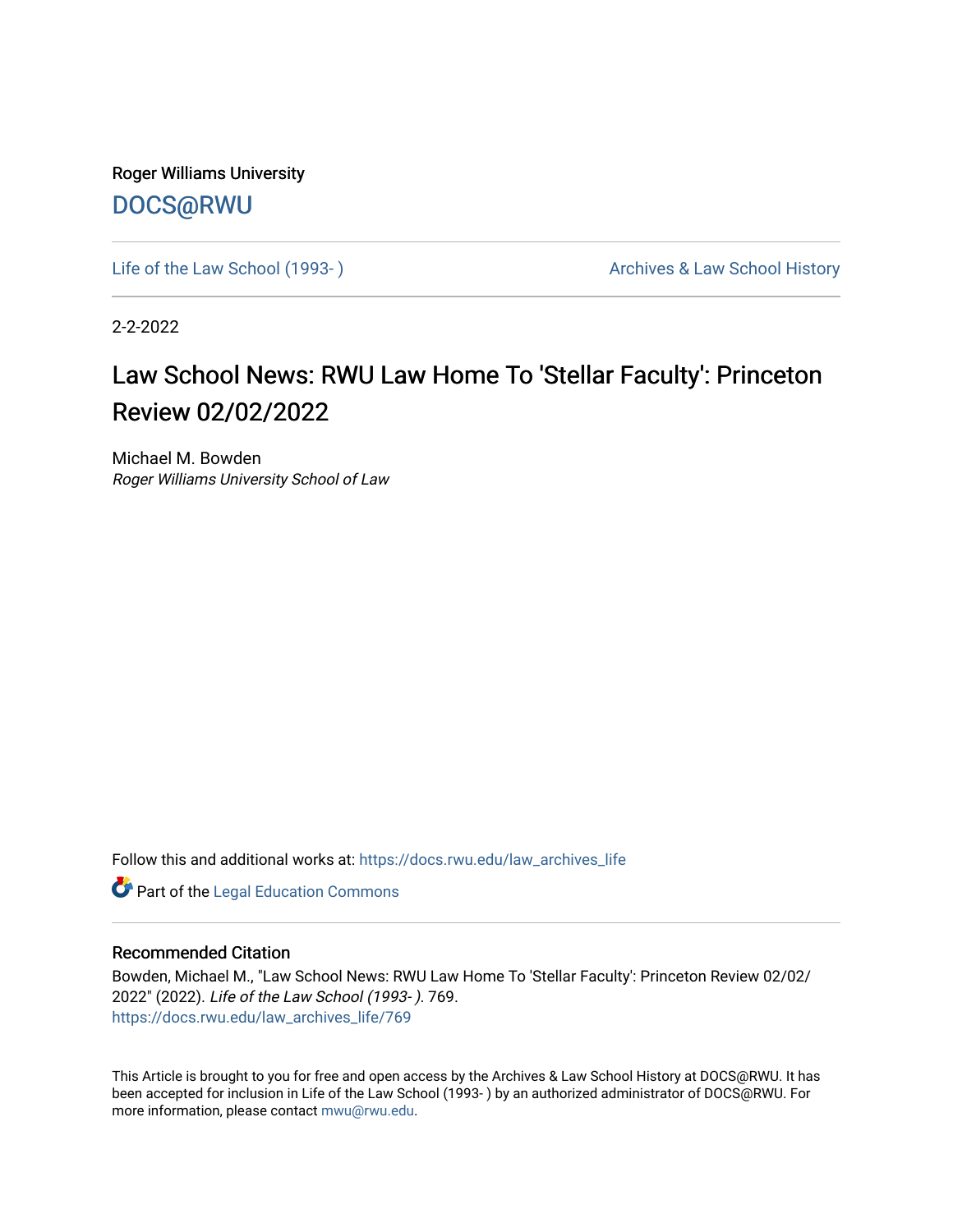## *Law School News*

## RWU Law Home to 'Stellar Faculty': Princeton Review

Influential blog uses data from 2022 edition of Princeton Review's Best Law Schools to rank RWU Law among the nation's best for quality of teaching and faculty accessibility.



RWU Law is home to some of the nation's best law professors according to data from the <sup>2022</sup> edition of *Princeton Review's Best Law Schools.*

"Rhode Island may only have one law school in the state," the influential guide states, "but the stellar faculty and strong academics of the student body make Roger Williams an impressive law school to attend."

RWU Law's professors scored particularly well, according to Paul Caron, dean at Pepperdine's Caruso School of Law, who publishes the popular [TaxProf](https://nam02.safelinks.protection.outlook.com/?url=https%3A%2F%2Ftaxprof.typepad.com%2F&data=04%7C01%7Cmbowden%40rwu.edu%7C4f317b78824746bbd5a308d9e5e77c12%7Cd84edea239e2410aa672331c49c8c4e2%7C0%7C0%7C637793604645093090%7CUnknown%7CTWFpbGZsb3d8eyJWIjoiMC4wLjAwMDAiLCJQIjoiV2luMzIiLCJBTiI6Ik1haWwiLCJXVCI6Mn0%3D%7C3000&sdata=6VYKKwFh%2B3OwphHUKP6GjxTDkDFkxacPdWTNA%2FSdqEc%3D&reserved=0) Blog. Caron used *Princeton Review's* data to calculate law school top 50 ranks in a number